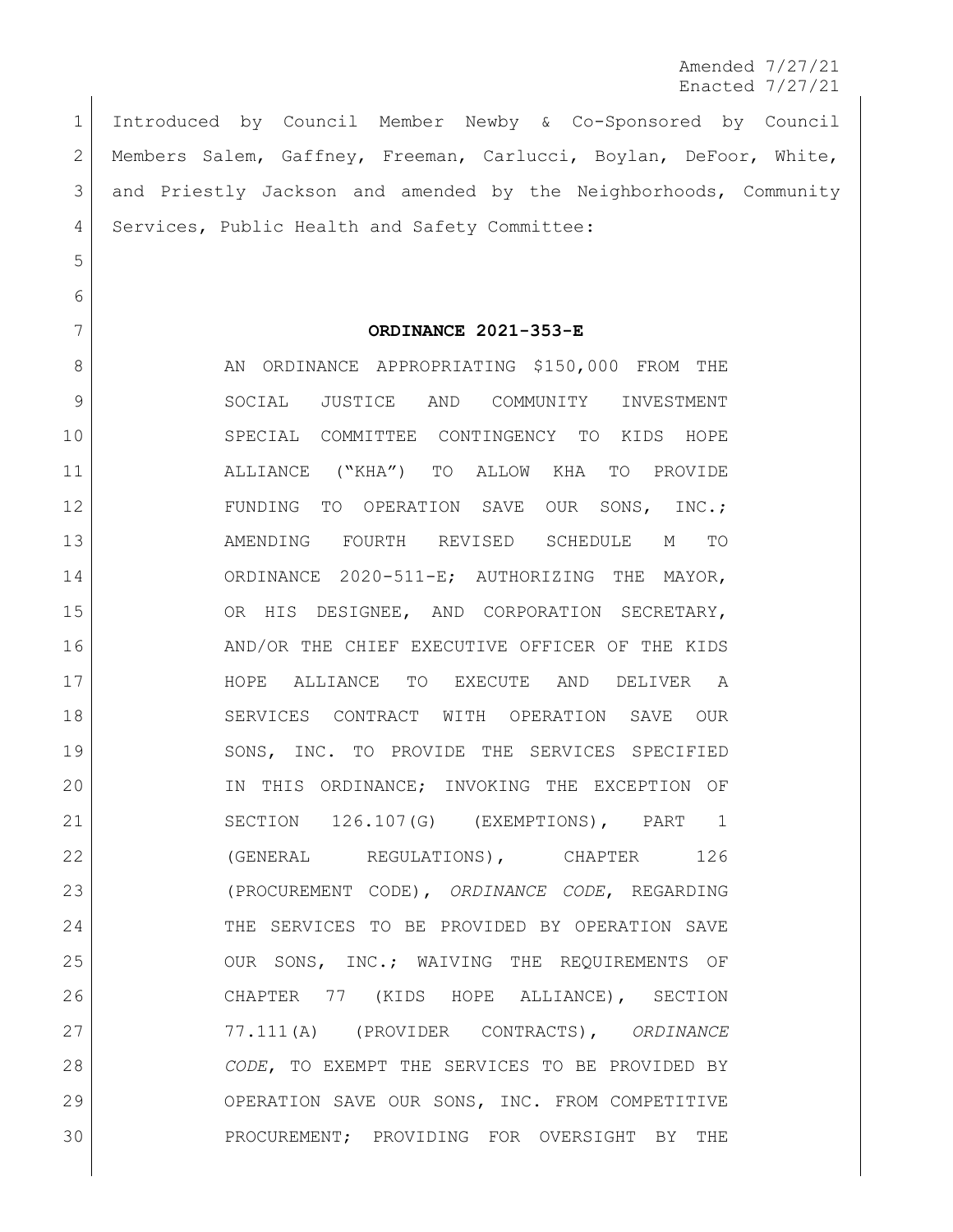1 KIDS HOPE ALLIANCE; PROVIDING AN EFFECTIVE 2 DATE. **BE IT ORDAINED** by the Council of the City of Jacksonville: **Section 1. Appropriation.** For the 2020-2021 fiscal year, within the City's budget, there are hereby appropriated the indicated sum(s) from the account(s) listed in subsection (a) to 8 the account (s) listed in subsection (b): (The account information is attached hereto as **Exhibit 1** and incorporated herein by this reference) 11 (a) Appropriated from: 12 See Exhibit 1 \$150,000 (b) Appropriated to: 14 See Exhibit 1 \$150,000 (c) Explanation of Appropriation The appropriation above provides \$150,000 in funding from 17 17 the Social Justice and Community Investment Special Committee Contingency account to KHA to provide funding 19 19 to Operation Save Our Sons, Inc. for the MenTurn Program. **Section 2. Purpose.** The purpose of the appropriation in Section 1 is to provide funding in the amount of \$150,000 to allow KHA to provide funding to Operation Save Our Sons, Inc. for the MenTurn Program to serve 100 young men, ages 15-18, from August 1, 2021 to July 31, 2022 through mentorship, career exploration, and character building, on a weekly and continual basis for a 12 month period. A description of the MenTurn Program is attached hereto as **Exhibit 2**.

 **Section 3. Amending Fourth Revised Schedule M to Ordinance 2020-511-E.** There is hereby amended for the fiscal year 2020-2021 budget for the Kids Hope Alliance by substituting in the place of Fourth Revised Schedule M, approved by Ordinance 2020-511-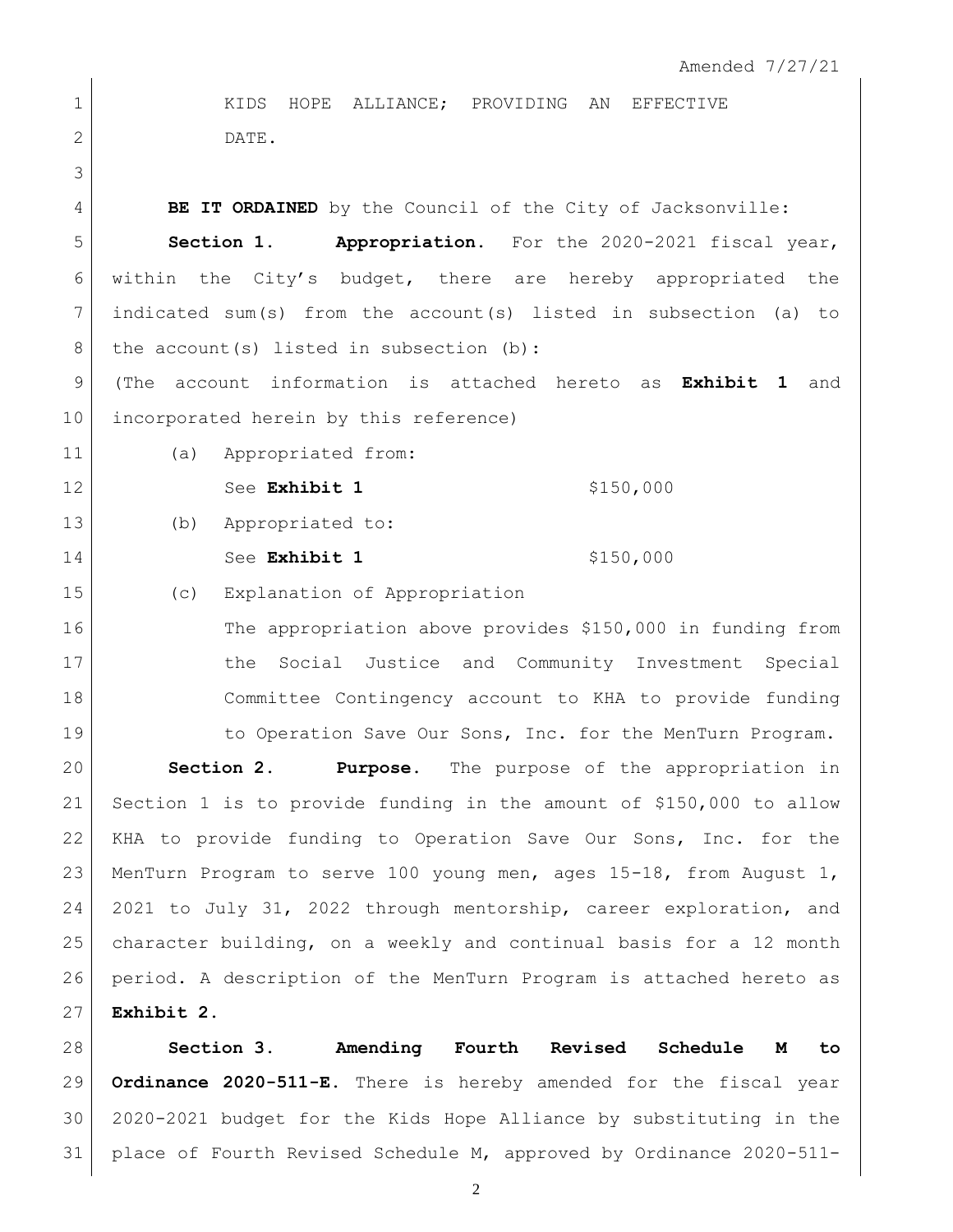E, the Fifth Revised Schedule M, attached hereto as **Exhibit 3** and incorporated herein by this reference. The Fifth Revised Schedule M will reflect additional transfers and funds appropriated herein.

 **Section 4. Approval and authorization to execute.** The Mayor, or his designee, the Corporation Secretary, and/or the Chief Executive Officer ("CEO") of KHA are hereby authorized to execute and deliver a contract with Operation Save Our Sons, Inc. for the 8 services specified in this ordinance, in substantially the form attached hereto as **Revised Exhibit 4,** labeled as "Revised Exhibit 10 4, Rev Agmt, July 19, 2021 - NCSPHS" and incorporated herein.

 **Section 5. Invoking the exception to Section 126.107(g),**  *Ordinance Code*. KHA is hereby authorized to directly procure 13 | the use of the professional services of Operation Save Our Sons, Inc., to provide services as more particularly described in Section 2. Pursuant to Section 126.107(g) (Exemptions), Part 1 (General Regulations), Chapter 126 (Procurement Code), *Ordinance Code*, such procurement is exempted from competitive solicitation because the supplies or services are to be provided by those specifically prescribed within authorizing legislation that appropriates the same. With the exception of the foregoing, all other provisions of Chapter 126, *Ordinance Code*, shall remain in full force and effect.

 **Section 6. Waiving the requirements of Chapter 77 (Kids Hope Alliance), Section 77.111(a)(Provider Contracts),** *Ordinance Code***.** The City hereby waives the requirements of Chapter 77 (Kids Hope Alliance), Section 77.111(a)(Provider Contracts), *Ordinance Code*, with respect to the contract approved and authorized under Section 4 of this Ordinance. Section 77.111(a) requires contracts for children's services to be competitively procured by KHA via an evaluated bid process. This waiver is needed because Operation Save Our Sons, Inc. is the sole provider for the MenTurn program in Duval County.